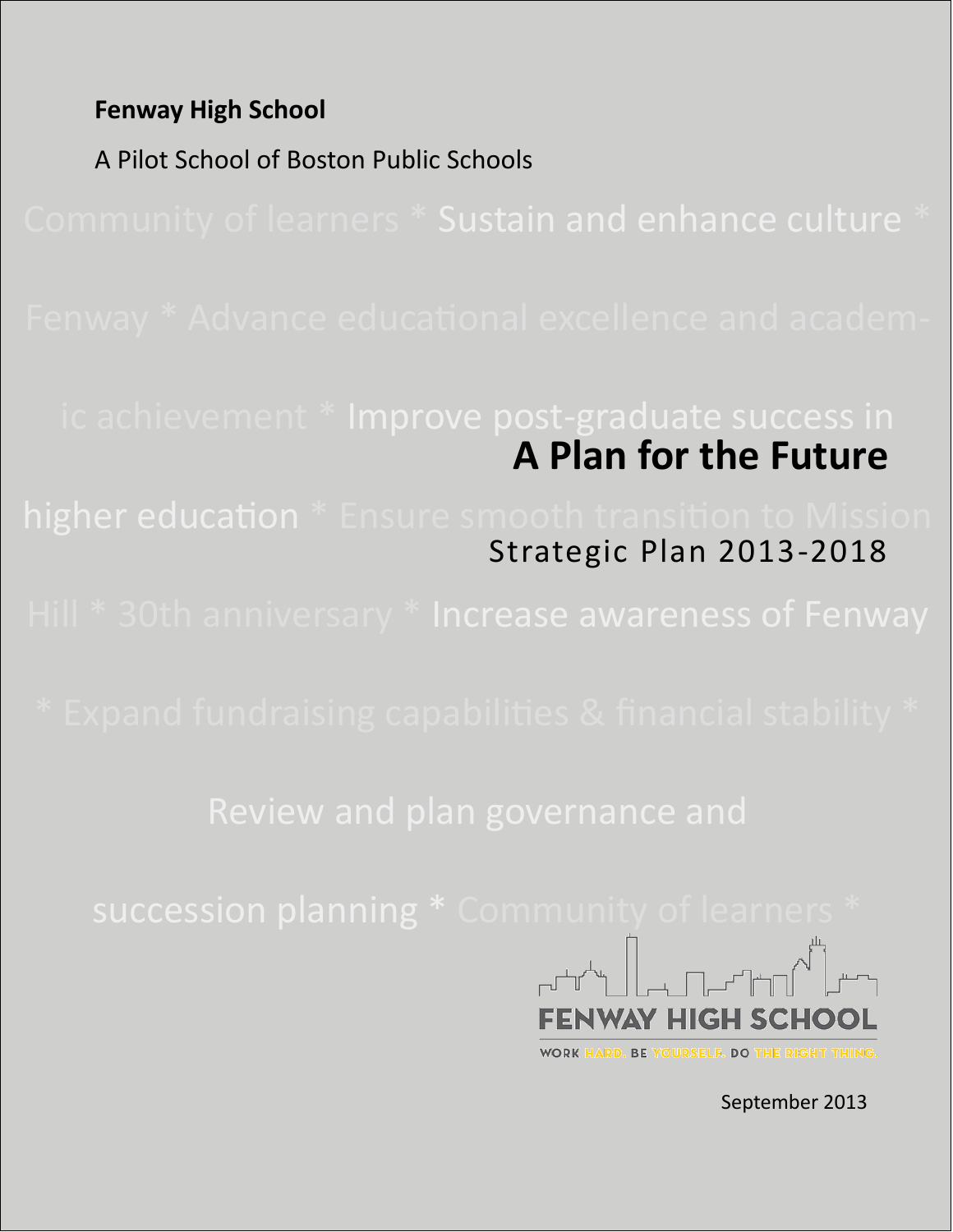# Table of Contents

## **A Plan for the Future**

## **Strategic Plan 2013-2018**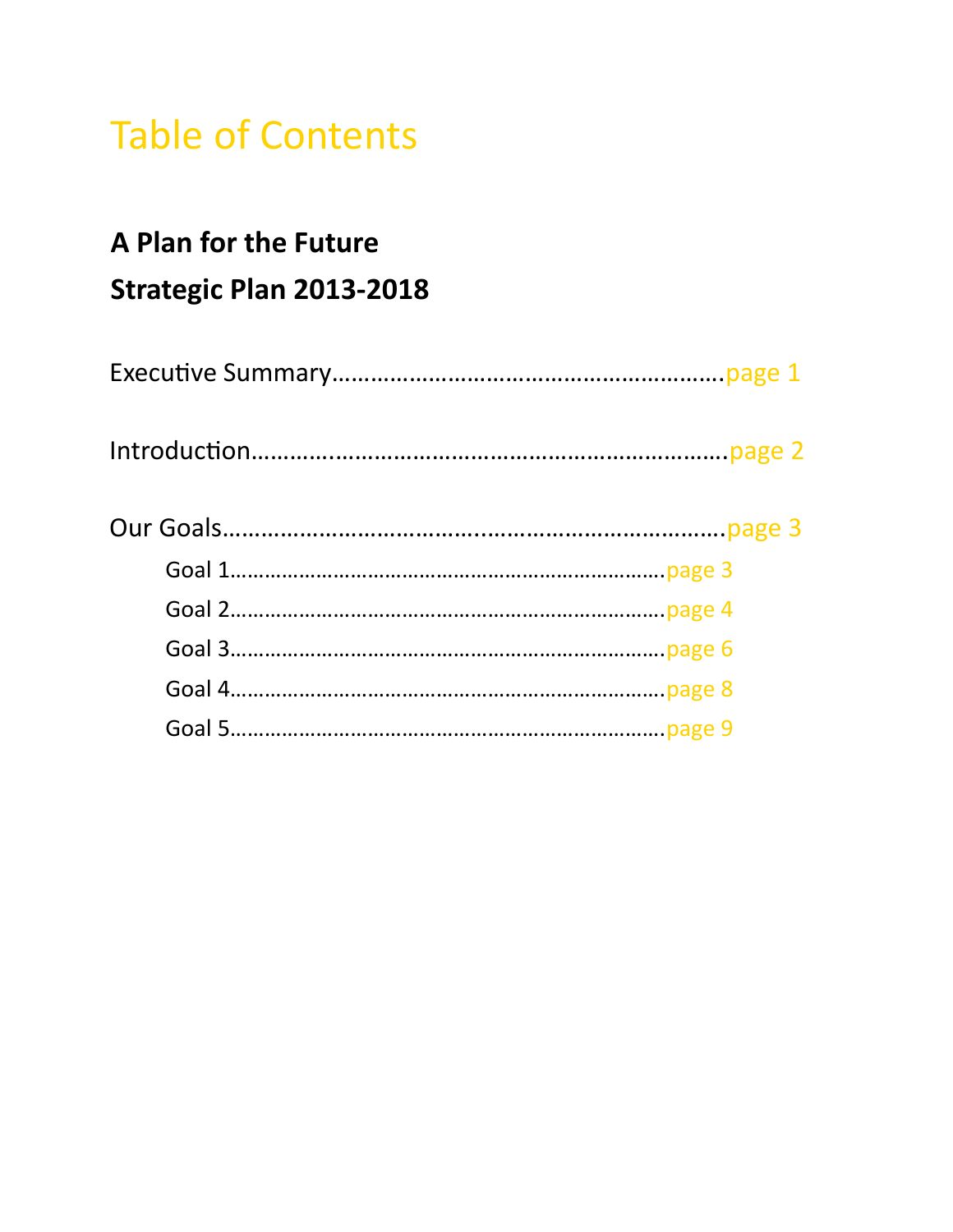# Executive Summary

Fenway High School is preparing for important and exciting transformations. First, its new building will give the school its own unique identity and a true sense of ownership. Second, a new neighborhood and new neighbors open up an array of potential partnerships and relationships that can bring mutual benefit. Perhaps most importantly, Fenway is ready and eager to deepen its impact on an enlarged student population, as the school expands to include more—and more diverse students. **Goal 3** supports the transition to Mission Hill and beyond.

Fenway's 30 year track record demonstrates a willingness to innovate and collaborate to benefit the academic achievement of its students. Now, as a result of its strategic planning process, Fenway has embraced an even more expansive vision, realizing that staying the course will not bring Fenway to the next level; it must move beyond the successes of the moment to create a new bold future. The future imagines an urban public high school where all students achieve their academic potential at not only secondary but also postsecondary levels, and are prepared and supported to contribute to their community's civic and economic life. Fenway will be that high school.

The school's commitment to high academic standards for graduation is the underpinning of this bold future. For Fenway students, a high school diploma is a milestone. As this Strategic Plan envisions, specifically in **Goal 1**, there will be expanded programs in the curriculum: enhancement of tutoring, preparation for the SAT/ACT tests, and support for faculty to expand their capacity to teach students who are English Language Learners and/or students with learning disabilities. **Goal 2**  envisions providing the counseling and guidance students need to find the right college, and also envisions providing the support that students need to thrive there and receive their degree.

This is an ambitious agenda. It will require resources as set forth in **Goal 4**, as well as leadership and persistence, as set forth in **Goal 5**. Fenway has demonstrated an abundance of these in the past, and the school is confident that it will do so in the future.

> Fenway's 30 year track record demonstrates a willingness to innovate and collaborate to benefit the academic achievement of its students.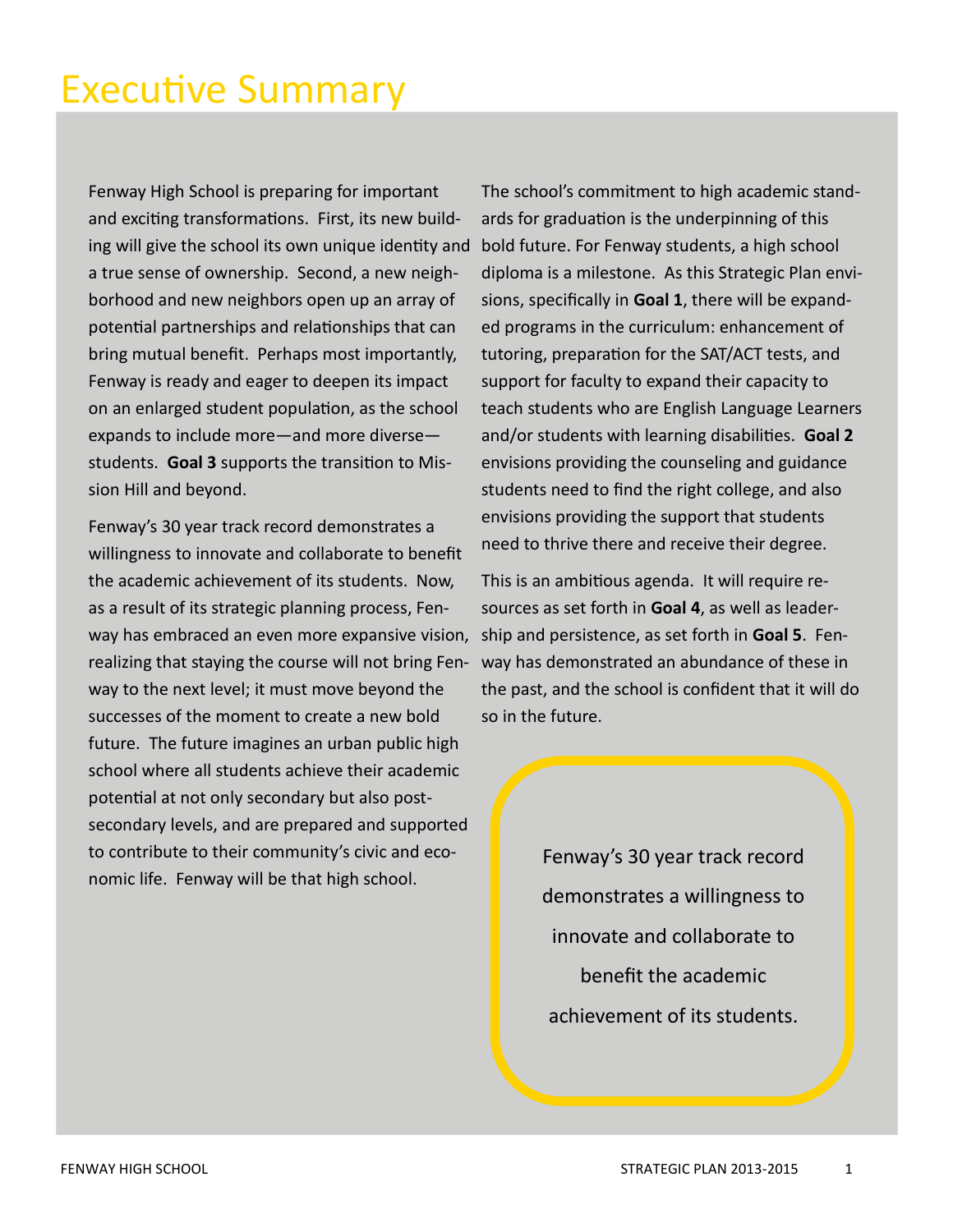# Introduction

Fenway High School is a nationally recognized leader in high school education. The school is preparing for a future of important and exciting transformations. To guide us, a strategic plan was developed from thoughtful insight provided by our stakeholders, resulting in detailed goals and action steps. The heart and spirit of Fenway is the education of the students so that each young person reaches his or her full potential. This overarching purpose touches each and every goal of the Strategic Plan. Through hard work and dedication, we will implement our objectives as we strive to bring the school into a bold new future.

Fenway High School (Fenway) was founded in 1983 as an academic program for students who needed an alternative to the large public high school setting. Today it remains a pioneer in the small school movement. In 1995, Fenway became a pilot high school within the Boston Public School that helped us to develop five goals. system, allowing Fenway's Board of Trustees control over the school's programs, staffing, and expenses. In 2002, Fenway earned accreditation from the New England Association of Schools and Colleges, and was reaccredited in 2011.

The school has won numerous awards at the local and national level, including the COSEBOC School Award (Coalition of Schools Education Boys of Color) in 2012 and a Bronze Medal from US News & World Report in 2010, 2011, 2012 and 2013. In 2012, Fenway was recognized as a National Blue Ribbon School by the U.S. Department of Education, about which we are incredibly proud.

Fenway implemented the strategic planning process to develop a plan to guide the school through the next three to five years. The school's mission statement in turn helped guide us through the process.

Instead of the traditional strengths, weaknesses, opportunities, and threats approach, we focused on three key words: sustain, change, and create.

We asked ourselves, what do we want to **sustain**? What do we want to **change**? What do we want to **create**? By meeting with faculty, administration, students, parents, alumni, community partners, and supporters, we gained valuable insight

#### Mission Statement

*Fenway High School's mission is to create a socially committed and morally responsible community of learners that values its students as individuals. Fenway's goal is to encourage academic excellence and to develop intellectual habits of mind, self-esteem and leadership skills among all students.*

Our five strategic goals are to:

- 1. **Advance** educational excellence and academic achievement
- 2. **Improve** post-graduate success in higher education
- 3. **Ensure** smooth transition to Mission Hill and beyond
- 4. **Increase** awareness of Fenway and expand fundraising capabilities & financial stability
- 5. **Review and plan** governance and succession planning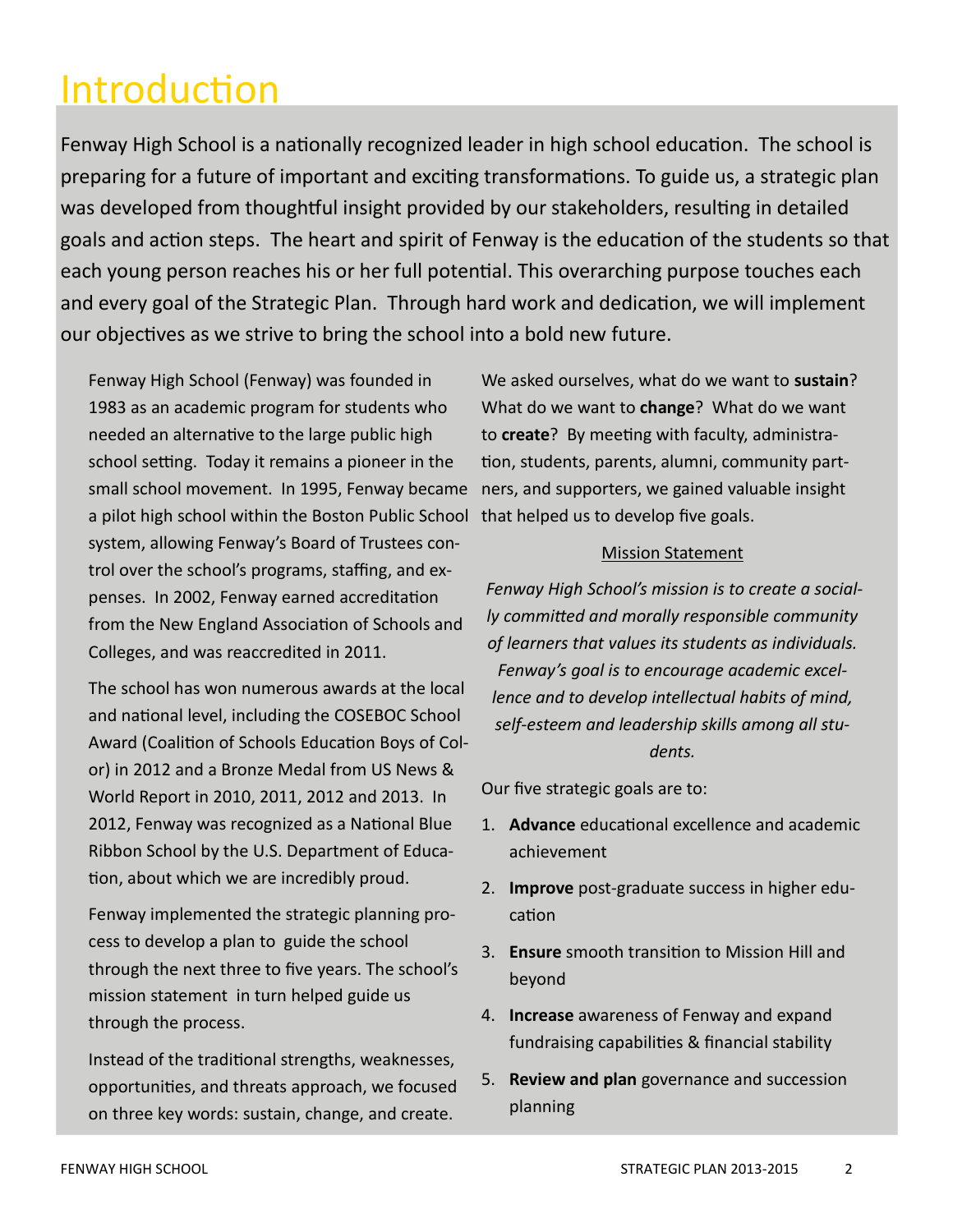## Advance educational excellence and academic achieve-

## ment

The school's 30-year track record demonstrates a willingness to innovate and collaborate to order to benefit the academic achievement of its students. Building upon this rich history, Fenway has embraced an even more expansive vision, realizing that staying the course will not bring Fenway to the next level and that it must move beyond the successes of the moment to create a bold new future. The future ima-

gines an urban public high school in which all students achieve their academic potential, not only at secondary but post-secondary levels, and are well prepared and supported to contribute to their community's civic and economic life. Fenway will be that high school.

## **Objectives:**

#### **Conduct curriculum alignment**

- Timeframe: 3 years
- Person(s) responsible: Content teams
- Outcome Measures: Implementation of proposals, improved student academic performance, alignment with common core, college and career ready

### **Increase special education capacity**

- Timeframe: 1-2 years
- Person(s) responsible: Administration, Special education coordinator
- Outcome Measures: Increase in dual certified staff, effective implementation of differentiated instruction across content areas

#### **Expand programming for English Language Learners**

- Timeframe: 2 years
- Person(s) responsible: Literacy coordinator, SPED coordinator, Administration
- Outcome Measures: Academic progress, full mainstreaming by graduation, development of an SEI strand for Spanish speaking students

### **Review house structure and schedule, propose modifications**

- Timeframe: 5 months
- Person(s) responsible: Administration, Schedule committee
- Outcome Measures: Reach consensus of house configuration for next 4 years, begin implementation of new structure, determine schedule adjustments needed to expand curriculum offerings

### **Sustain local control of curriculum and assessment**

- Timeframe: 4 months
- Person(s) responsible: Administration
- Outcome Measures: Board and faculty agree that autonomy over curriculum and assessment aligns with core values

#### **Create extended learning opportunities**

- Timeframe: 2 years
- Person(s) responsible: Administration, Development office
- Outcome Measures: Developed definition of 'extended learning', staff position established that provides oversight of extended learning, developed organization system for tracking extended learning, expansion of: dual enrollment, one-on-one tutoring, SAT preparation, and extracurricular offerings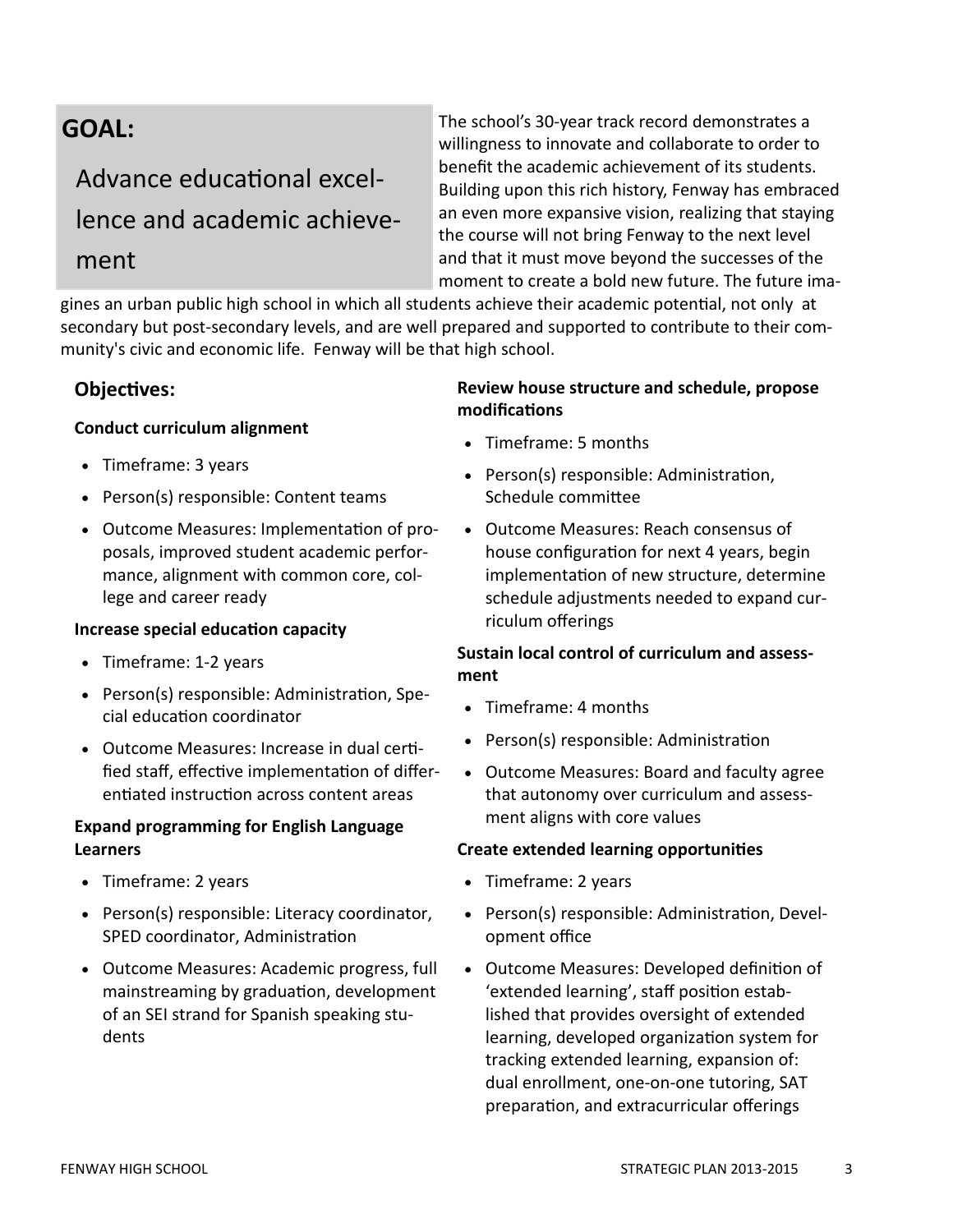## Improve post-graduate success in higher education

FHS research documented that the success and feelings of empowerment demonstrated by FHS students during their high school years stand in stark contrast with the data and reports flowing from students' post -graduate experiences. While FHS graduation rates (over 90%) are the envy of any urban high school, its students who matriculate to two and four-year higher education programs face a daunting set of circum-

stances. The data show that just over one-third of FHS graduates complete the programs they chose after graduation from FHS. Although these rates are well above the average rates of graduates of urban schools, they are not at the level Fenway aspires to achieve. In tackling the goal of improving postgraduate success in higher education, multi-pronged objectives were advanced to focus on the following objectives.

## **Objectives:**

## **Assemble and maintain data on post-graduate higher education success**

- Timeframe: 3 months
- Person(s) responsible: Elizabeth Beal
- Outcome Measures: Create a database analyzing system

### **Enhance college counseling program**

- Timeframe: 5 months
- Person(s) responsible: Elizabeth Beal, Emily LeFevre, Senior Advisors
- Outcome Measures: More acceptances to 4 year colleges, improved statistics on graduation rates from college

## **Assess impact of current curriculum and curriculum changes on student success**

- Timeframe: 8 months
- Person(s) responsible: Head of School, Faculty
- Outcome Measures: Proposals implemented, improved student academic performance, students are college and career ready

### **Improve SAT/ACT test preparation courses**

- Timeframe: 1 year
- Person(s) responsible: Peggy Kemp, Adriana Costache
- Outcome Measures: Schedule developed that enables all students to participate, test scores rise, students accepted to more selective colleges

## **Support graduates in their higher education programs**

- Timeframe: ongoing
- Person(s) responsible: Elizabeth Beal, Carol Lazarus
- Outcome Measures: System established for communicating with more graduates, system established for communicating with college administration offices, system created for Fenway alumni to tutor one another on campus, higher graduation rates, positive feedback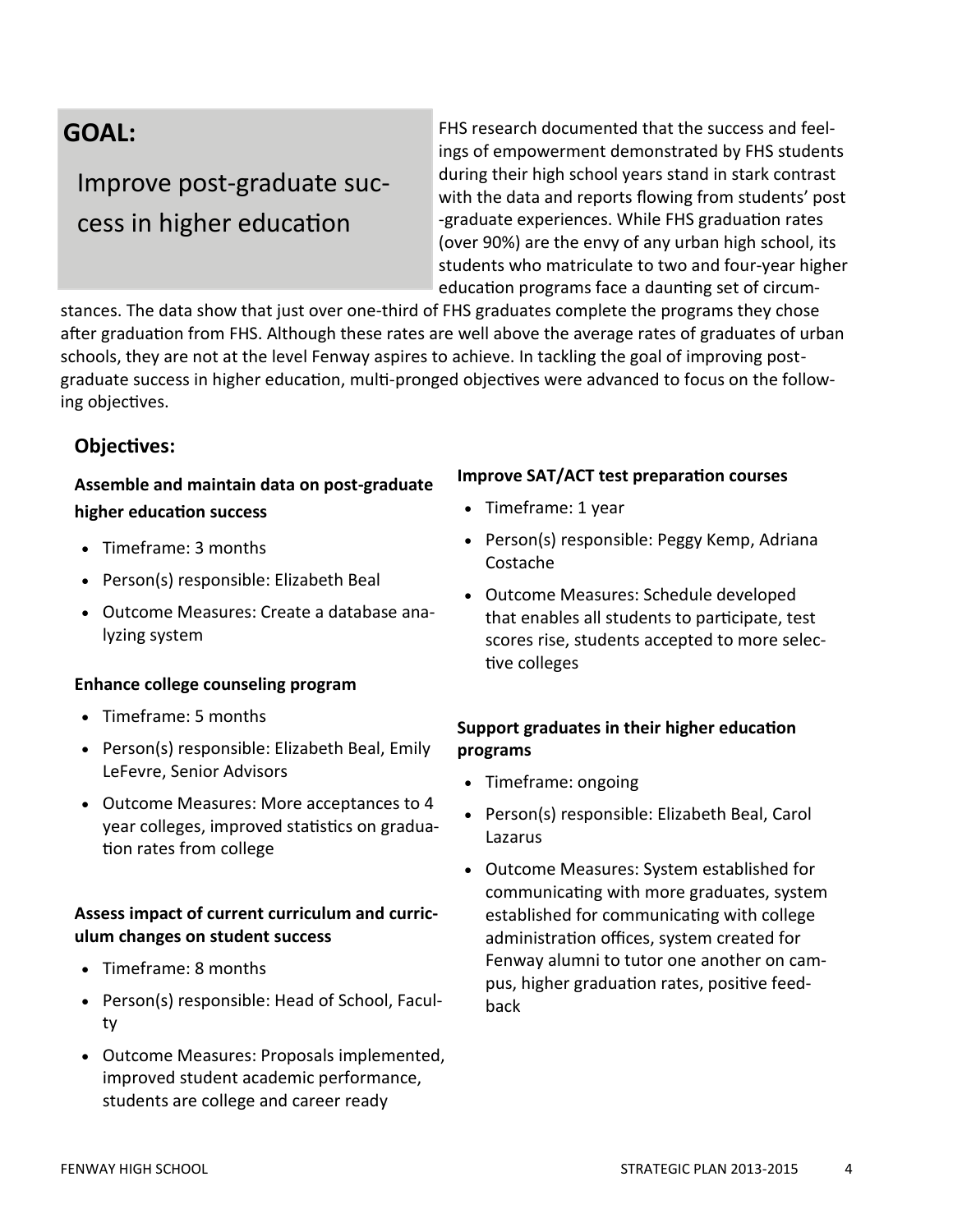## **Objectives:**

## **Enhance Senior Advisory's impact on preparation for life after FHS**

- Timeframe: ongoing
- Person(s) responsible: Fran Farrell and Senior Institute
- Outcome Measures: Consistent agendas for Advisory sessions, acceptance by faculty and students, established partnership with Passport to College

#### **Expand tutoring opportunities**

- Timeframe: 9 months
- Person(s) responsible: Peggy Kemp, Carol Lazarus
- Outcome Measures: After-school Tutoring Coordinator identified, established systematic after-school tutoring, sufficient tutors recruited, regular attendance by students who need tutoring, student grades trend upwards from year to year, acceptances to higher tier colleges

## **Streamline relationships with Community Based Organizations (CBOs) that focus on college retention**

- Timeframe: 8 months
- Person(s) responsible: Elizabeth Beal
- Outcome Measures: Higher graduation rates from 4-year colleges

### **Enhance parental advocacy for their students and their students' post-FHS success**

- Timeframe: ongoing
- Person(s) responsible: Peggy Kemp, Kevin Brill, Elizabeth Beal, Keith Hammitte, Senior Advisors
- Outcome Measures: Coordinated outreach for parents, timeline established for communicating key info to parents, higher attendance at college-related FHS events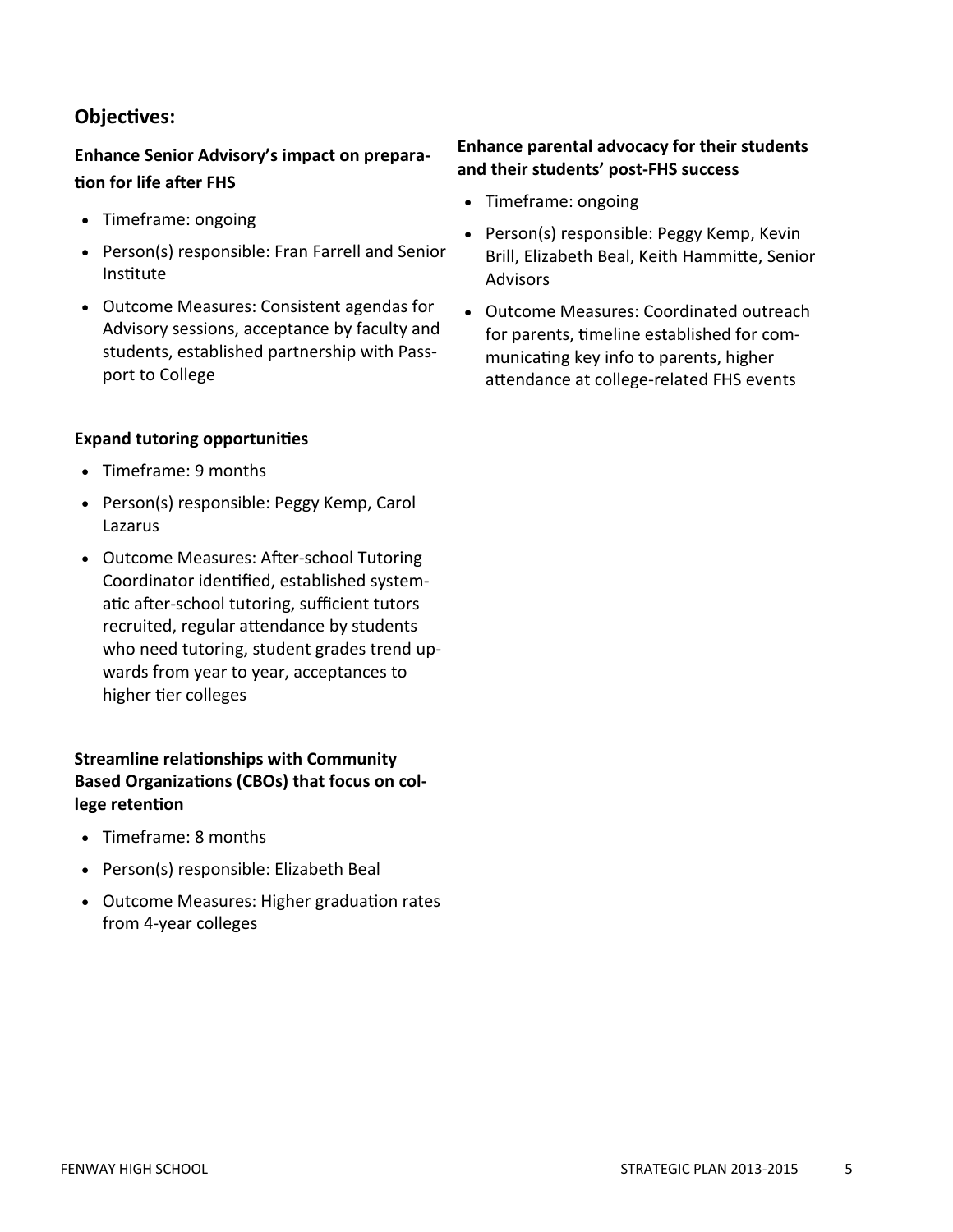Ensure smooth transition to Mission Hill and beyond

The move to a new facility in Mission Hill in 2015 provides the school with many opportunities as well as challenges. This goal seeks to capitalize on these opportunities to the maximum extent and to make adjustments to further our school's mission and core values in a new environment and context.

## **Objectives:**

**Coordinate with Architects, Project Manager and Boston Public School to ensure final architectural designs reflect needs of instructional programming and construction is completed to specification and in a timely fashion** 

- Timeframe: 3 years
- Person(s) responsible: Administration and Facilities Committee
- Outcome Measures: Building ready for move in summer for 2015 aligned with school programmatic needs

### **Establish regular communications regarding facility and transition with all constituents**

- Timeframe: ongoing-2015
- Person(s) responsible: Administration/ Development/Board of Trustees
- Outcome Measures: Inclusion of updates in parent news letter and development newsletter throughout process, established relationship with Mission Hill Gazette, active list of neighborhood contacts

## **Sustain and enhance the culture of Fenway High School before, during, and after the move to Mission Hill**

- Timeframe: 4 years
- Person(s) responsible: Administration, Faculty, Education Committee
- Outcome Measures: Limited faculty and student attrition, efficient and effective school structure and operation implemented or maintained

### **Maintain current partnerships as well as develop new ones presented by the move to Mission Hill**

- Timeframe: 3 years
- Person(s) responsible: Development Committee, Education Committee, Finance Committee, Administration
- Outcome Measures: Partnerships with new organizations identified and developed, new partnerships aligned with curriculum needs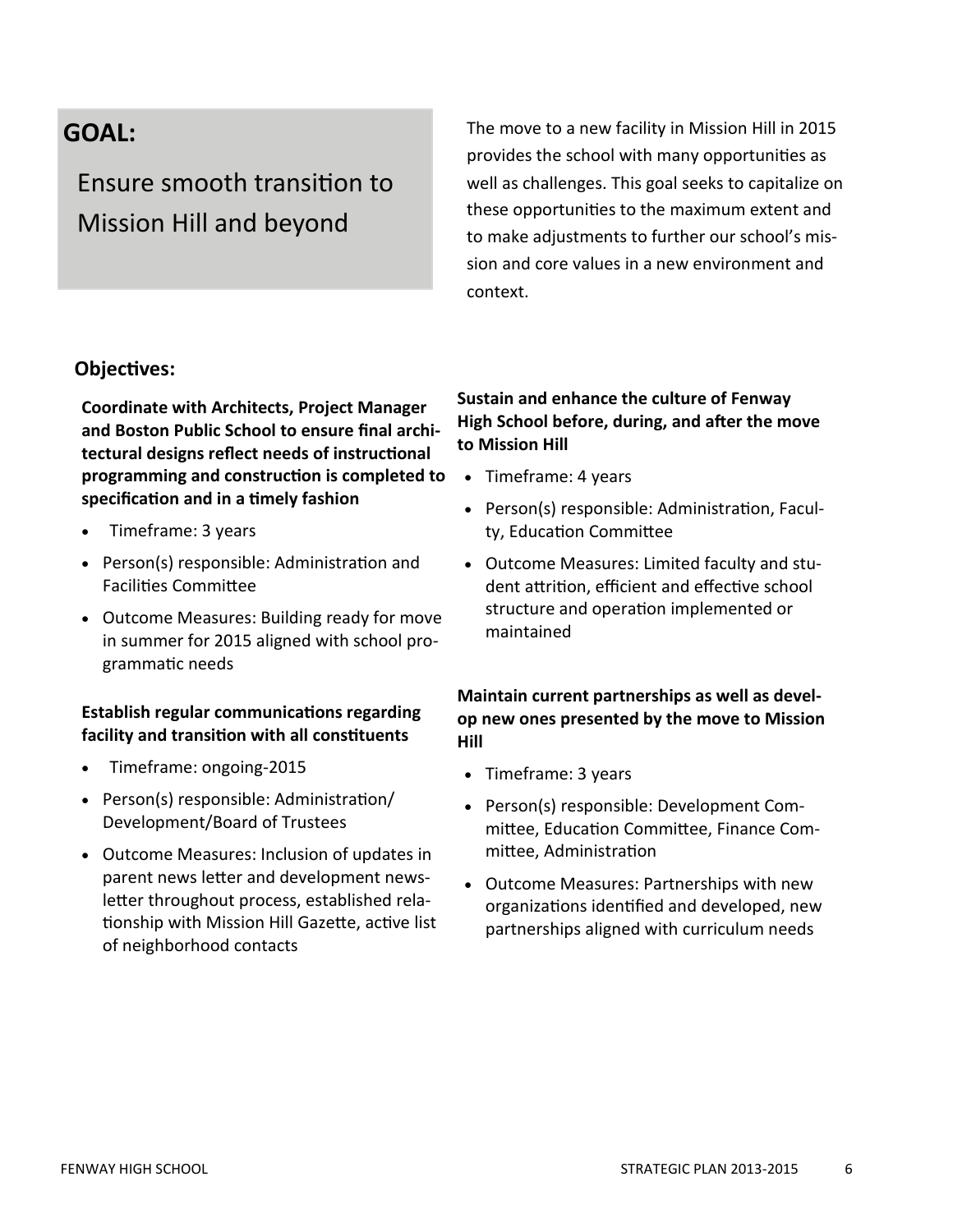## **Objectives:**

**Maintain strong relationships within the faculty and staff of Fenway High School throughout the move**

- Timeframe: 2 years
- Person(s) responsible: LEAD Team, SST, Administration
- Outcome Measures: Even faculty attrition rates prior to, during, and after the move, faculty engagement during school growth and leadership through Teaching and Learning Committee, LEAD Team, Board of Trustees and more

#### **Maintain a safe environment for all faculty, staff, and students in our new location**

- Timeframe: 2 years
- Person(s) responsible: Administration, Student Support Team, LEAD Team, Education Committee
- Outcome Measures: Job descriptions established for all positions in school which provide clarity for operational accountability and efficiency.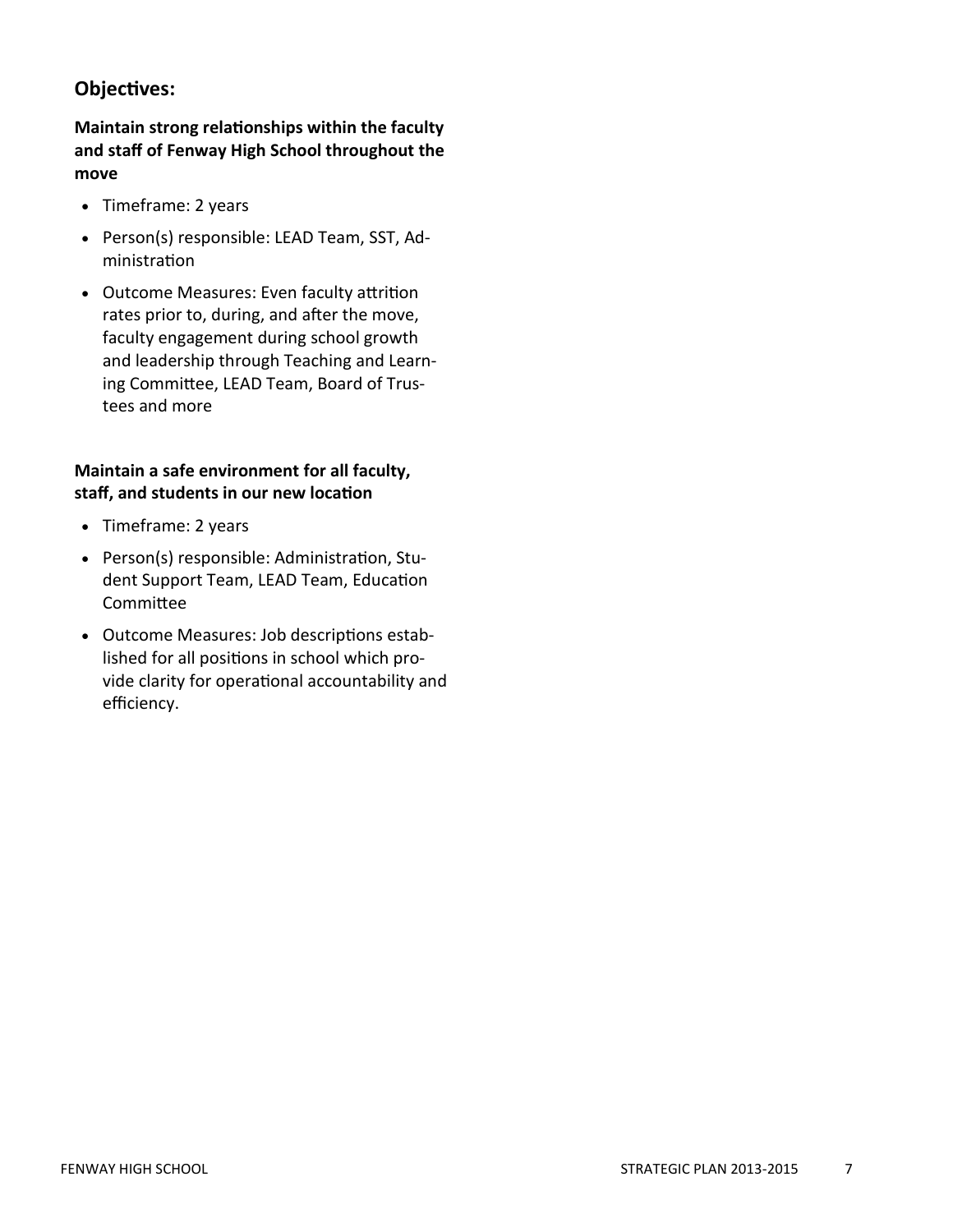## Increase awareness of Fenway and expand fundraising capabilities & financial stability

Throughout its history, Fenway High School has attracted and appreciated the external financial support drawn from a variety of sources. Individuals, corporations, and foundations have made grants and gifts to the school, which have, in turn, enhanced its ability to strengthen programs and supports for students. These programs and supports have

distinguished Fenway High School and contributed to its strong track record of success. As Fenway moves forward and into a new facility with expanded student population, the Development Office, the Development Committee and the Board as a whole will be challenged to find the resources not only to maintain current initiatives, but also to expand programming to meet new, prioritized objectives and action items including:

## **Objectives:**

#### **Increase overall external support**

- Timeframe: ongoing
- Person(s) responsible: Development Office/ Committee
- Outcome Measures: Increase donor base, exceed prior year donations

## **Fully utilize opportunities presented by 30th anniversary event**

- Timeframe: 1 year
- Person(s) responsible: Development Office
- Outcome Measures: Additional newcomers as annual fund donors

### **Engage entire Board of Trustees in fundraising**

- Timeframe: 8 months
- Person(s) responsible: Development Committee, Board of Trustees
- Outcome Measures: Fundraising training session, increased Board participation in soliciting funds, 100% Board participation in Annual Fund

#### **Develop a marketing program**

- Timeframe: 8 months
- Person(s) responsible: Development Office
- Outcome Measures: Comprehensive marketing program and materials

#### **Strengthen alumni participation**

- Timeframe: 1 year
- Person(s) responsible: Development Office
- Outcome Measures: Comprehensive database of alumni, participation in events

#### **Develop and maintain new partnerships**

- Timeframe: ongoing
- Person(s) responsible: Development Office, Faculty, Administration
- Outcome Measures: Increase in partnerships with community organizations